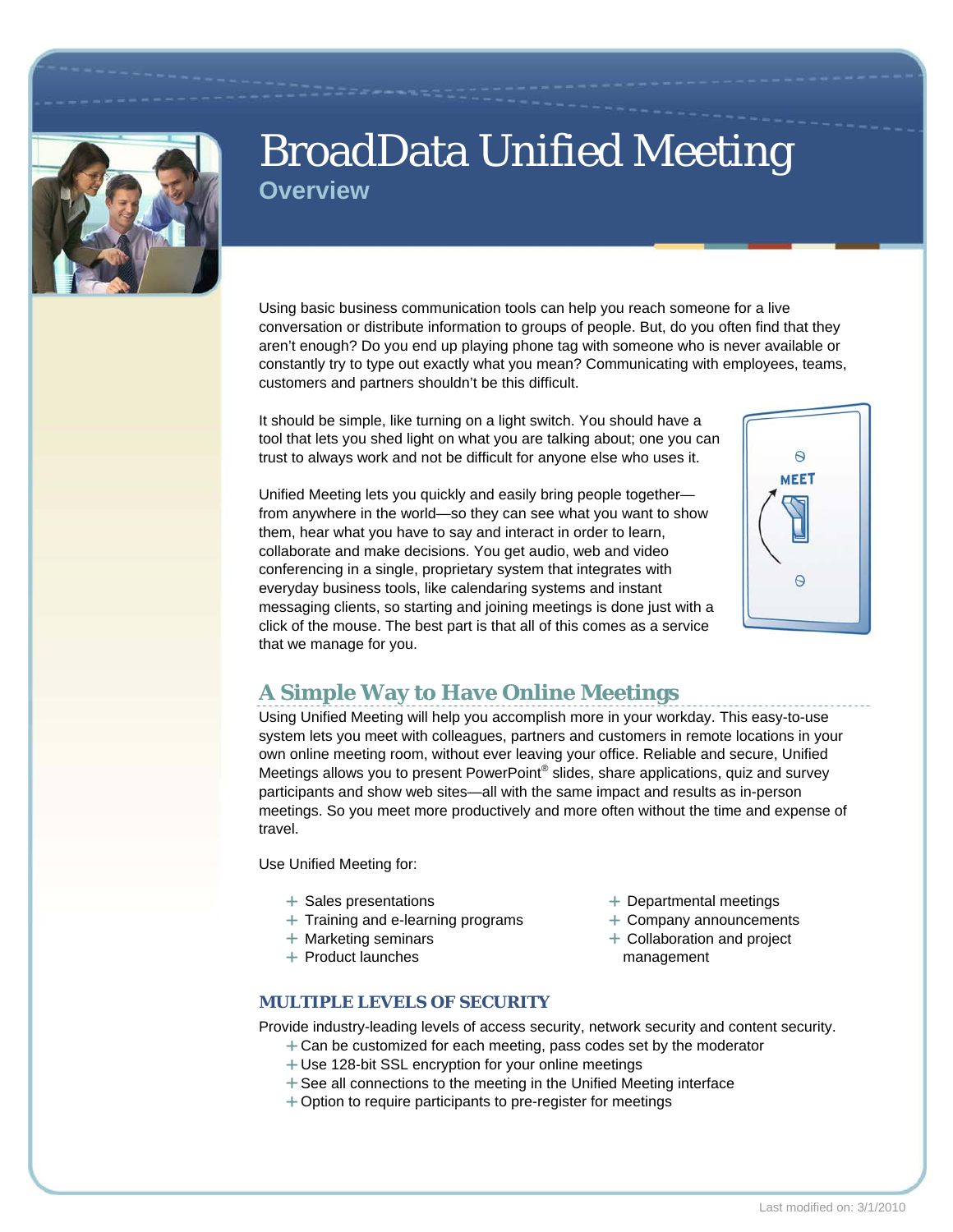#### **POWERFUL MEETING CONTROLS**

Make the most of your meeting time by utilizing a variety of powerful meeting controls.

- + Share applications right from your desktop
- Create surveys and quizzes and conduct polls
- $+$  Launch desktop video at any time during your meeting

Control the phone portion of the meeting using the web—without the hassle of extensive telephone keypad commands.

- Mute and unmute any or all participants
- $+$  View who is speaking in conference via the "active speaker" icon
- $+$  View the voice status of participants via the online meeting interface

#### **PARTICIPANT FUNCTIONALITY**

Give participants seamless entry to your meetings.

- No plug-ins or downloads needed for participants to join
- Participants can join meetings via numerous browsers and operating systems including: IE 6.0 + (Windows), Firefox 1.5 + (Windows/Mac/Linux), Safari 2.0 + (Mac).

### **Integration: The Key to Productivity**

Today's business communication tools make staying connected with people pretty convenient. But when you combine them, they become a powerful way to be more productive and efficient. Through Unified Meeting's integration with Outlook and Lotus Notes Calendars and instant messenger clients, scheduling conferences and escalating chat sessions to online meetings can be done with just a few clicks. Once you're in a meeting, Unified Meeting fully integrates voice, web and desktop video conferencing into one intuitive interface, using patented technology to ensure that voice and web are completely synchronized.

- $+$  Integrate with commonly used office tools to make your online meeting experience even more compelling:
	- Simplified scheduling of meetings using Microsoft® Outlook or Lotus Notes
	- Display Microsoft PowerPoint presentations
	- Support for Microsoft Office 2000 through 2007
	- Support for Microsoft Windows 2000, XP and Vista operating systems
- + No need to remember your dial in numbers, user login and password ever again:
	- Start and join scheduled meetings by clicking directly from your Outlook or Lotus Notes Calendar.
	- Quickly join or start a meeting with a simple click on the desktop icon in your task bar
	- Have Unified Meeting automatically dial you when you start the meeting
- $+$  Easily invite your participants while in a meeting with a simple click of a button using:
	- MSN/Windows Live Messenger<sup>®</sup>
	- Lotus Sametime instant messenger
	- Microsoft Office Communicator instant messenger
	- -